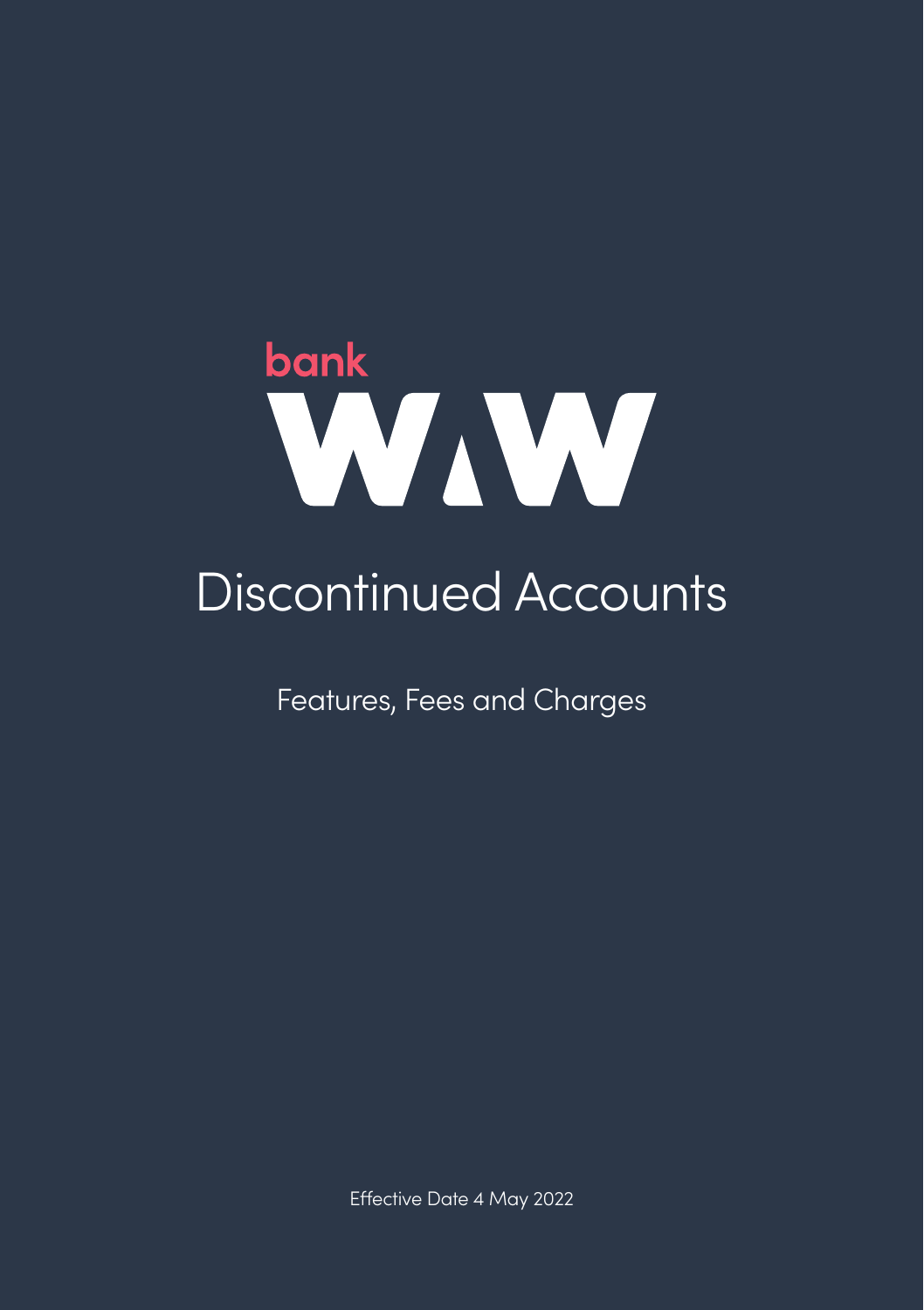This document applies to the following products, which are no longer offered for sale by BankWAW.

- S1 OnCall Saver
- S2 Star Saver
- S3 Business Transaction Account
- S4 Visa Debit Account
- S5 Christmas Club Account
- S6 myGoal Account
- S9 Money Manager
- S10 Savings Investment
- S11/S12 Retirement Plus
- S13 Community Care
- S14 Disability Support
- S15 Youth eSaver
- S18 Club & Community Transact
- S19 Club & Community eSaver
- S20 eSaver
- S21 eAccess
- S22 School Star Saver
- S30 Line of Credit
- S40 Offset Account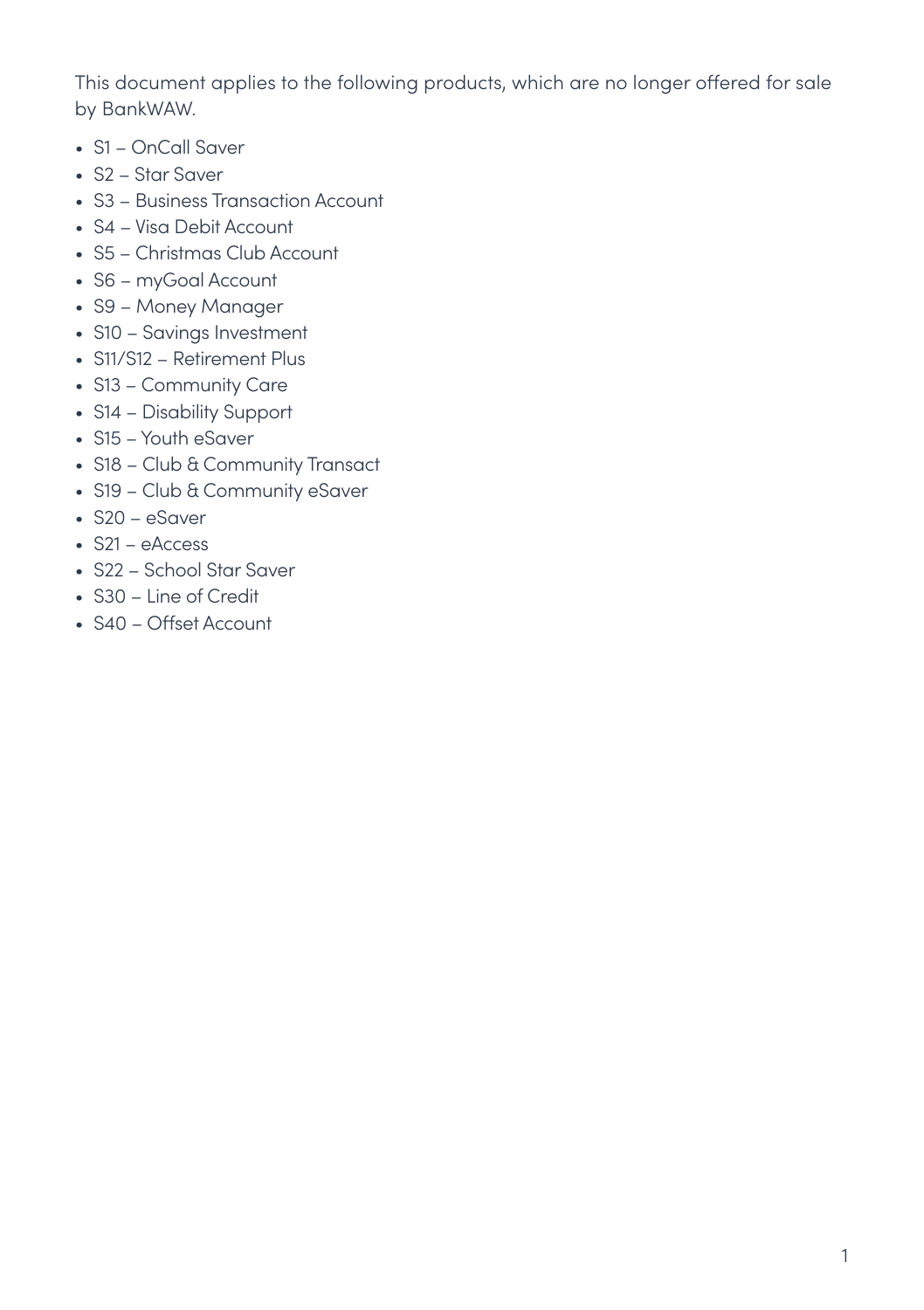#### **Table 1: Summary of accounts, facilities and transaction limits – discontinued products**

| <b>Account name</b>                     | <b>S1</b><br>Oncall<br>Account | S <sub>2</sub><br><b>Star</b><br><b>Saver</b> | S <sub>3</sub><br><b>Business</b><br><b>Transact</b> | <b>S4</b><br><b>Visa Debit</b><br>Account | <b>S5</b><br>Christmas<br>Club | <b>S6</b><br>myGoal  | S9<br><b>Money</b><br><b>Manager</b> | <b>S10</b><br><b>Savinas</b><br><b>Investment</b> | S11 / S12<br>Retirement<br><b>Plus</b> | <b>S13</b><br>Community<br>Care |
|-----------------------------------------|--------------------------------|-----------------------------------------------|------------------------------------------------------|-------------------------------------------|--------------------------------|----------------------|--------------------------------------|---------------------------------------------------|----------------------------------------|---------------------------------|
| Funds at call                           | ✓                              | ✓                                             | ✓                                                    | ✓                                         | $1$ Nov $-$ 15 Jan             | ✓                    | ✓                                    | $\checkmark$                                      | ✓                                      | ✓                               |
| Minimum balance                         | SO                             | SO                                            | \$0                                                  | \$0                                       | SO                             | SO                   | \$5,000                              | SO                                                | SO                                     | \$0                             |
| Interest calculated                     | Daily                          | Daily                                         | Daily                                                | Daily                                     | Daily                          | Daily                | Daily                                | Daily                                             | Daily                                  | Daily                           |
| Credit interest paid                    | 30 June                        | Monthly                                       | Monthly                                              | Monthly                                   | 31 Oct                         | Monthly              | Monthly                              | Quarterly                                         | Monthly                                | Quarterly                       |
| Overdraft interest charged              | Monthly                        |                                               | Monthly                                              | Monthly                                   |                                |                      |                                      |                                                   | Monthly                                | Monthly                         |
| Interest paid on tier balance           | $\checkmark$                   |                                               |                                                      | $\checkmark$                              |                                |                      | ✓                                    | $\checkmark$                                      | ✓                                      | $\checkmark$                    |
| Interest paid on full balance           | $\checkmark$                   | $\checkmark$                                  | $\checkmark$                                         | $\checkmark$                              | $\checkmark$                   | ✓                    | $\checkmark$                         | $\checkmark$                                      |                                        | $\checkmark$                    |
| Bonus Interest / min monthly<br>deposit |                                | $\sqrt{$20}$                                  |                                                      |                                           |                                | $\sqrt{\text{S}}250$ |                                      |                                                   |                                        |                                 |
| Future payments & direct<br>debits      | ✓                              | $\checkmark$                                  | $\checkmark$                                         | ✓                                         |                                | FP only              |                                      | ✓                                                 | $\checkmark$                           |                                 |
| Direct credits                          | ✓                              | $\checkmark$                                  | $\checkmark$                                         | $\checkmark$                              | $\checkmark$                   | $\checkmark$         | $\checkmark$                         | $\checkmark$                                      | ✓                                      | $\checkmark$                    |
| Chequing facility                       | $\checkmark$                   | $\checkmark$                                  | $\checkmark$                                         | $\checkmark$                              |                                |                      |                                      |                                                   | ✓                                      | $\checkmark$                    |
| Visa Debit card                         | ✓                              | $\checkmark$                                  | $\checkmark$                                         | ✓                                         |                                |                      |                                      | ✓                                                 | ✓                                      | ✓                               |
| <b>BPAY</b>                             | $\checkmark$                   | $\checkmark$                                  | $\checkmark$                                         | $\checkmark$                              | $\checkmark$                   | $\checkmark$         | $\checkmark$                         | $\checkmark$                                      | ✓                                      | $\checkmark$                    |
| OSKO / NPP Payments                     | ✓                              | $\checkmark$                                  | $\checkmark$                                         | $\checkmark$                              | $\checkmark$                   | ✓                    | $\checkmark$                         | ✓                                                 | ✓                                      | ✓                               |
| Internet Banking                        | ✓                              | View only                                     | $\checkmark$                                         | ✓                                         | $\checkmark$                   | ✓                    | ✓                                    | $\checkmark$                                      | ✓                                      | $\checkmark$                    |
| Mobile App                              | $\checkmark$                   | View only                                     | $\checkmark$                                         | ✓                                         | $\checkmark$                   | ✓                    | $\checkmark$                         | ✓                                                 | ✓                                      | ✓                               |
| Phone Banking                           | ✓                              | $\checkmark$                                  | $\checkmark$                                         | $\checkmark$                              | $\checkmark$                   | ✓                    | ✓                                    | $\checkmark$                                      | ✓                                      | $\checkmark$                    |
| Third party costs debited               | $\checkmark$                   |                                               | ✓                                                    | ✓                                         | $\checkmark$                   | ✓                    | ✓                                    | ✓                                                 | ✓                                      | ✓                               |
| BankWAW fees and charges                | ✓                              |                                               | ✓                                                    | ✓                                         | $\checkmark$                   | ✓                    | ✓                                    | $\checkmark$                                      | ✓                                      |                                 |
| CBP eligible                            | ✓                              | $\checkmark$                                  | $\checkmark$                                         | ✓                                         | $\checkmark$                   | ✓                    | $\checkmark$                         | $\checkmark$                                      | ✓                                      | $\checkmark$                    |
| Max daily cash withdrawal               | \$3,000                        | \$1,000                                       | \$5,000                                              | \$3,000                                   | \$3,000                        | \$3,000              | \$3,000                              | \$3,000                                           | \$3,000                                | \$3,000                         |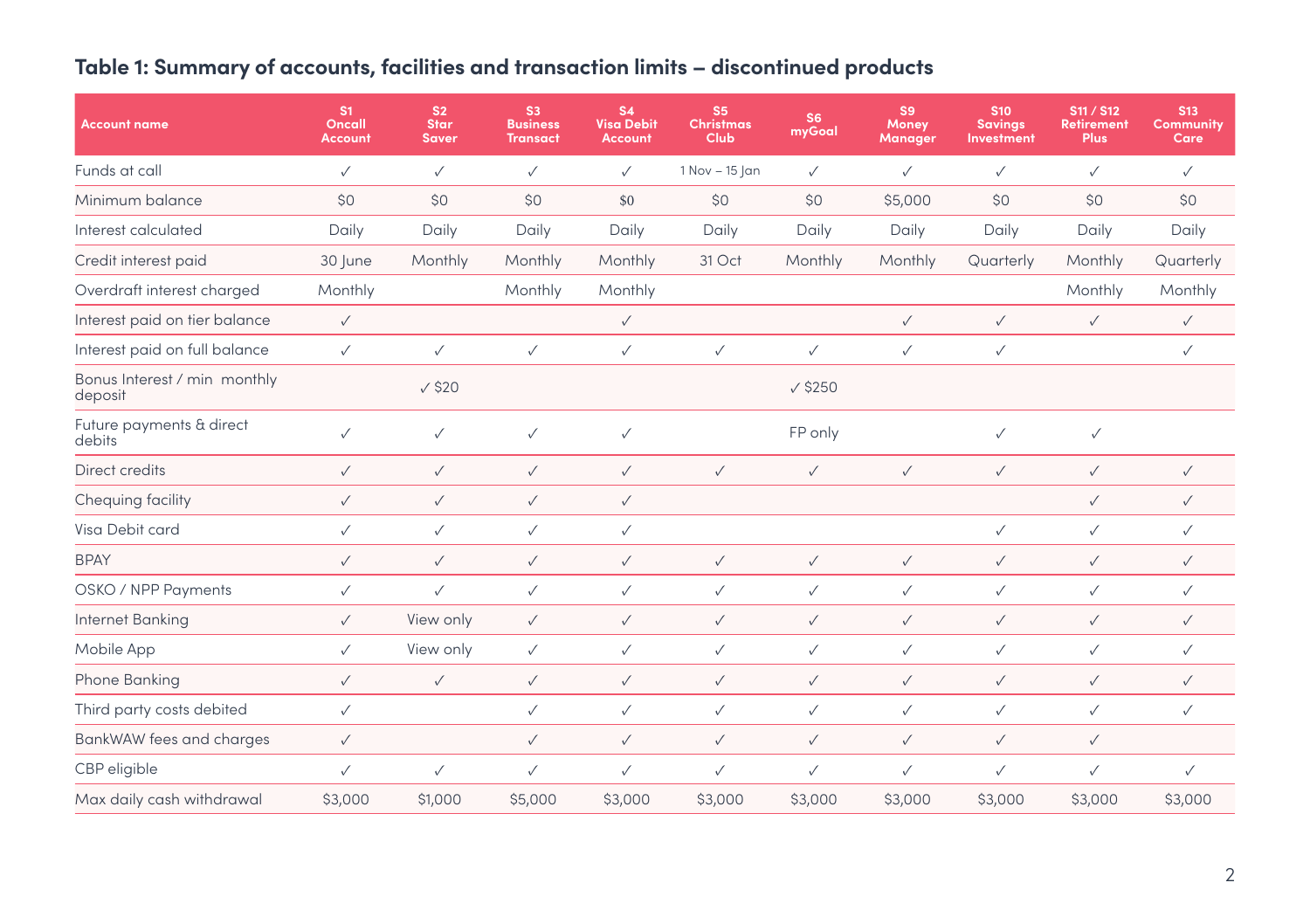#### **Table 1: Summary of accounts, facilities and transaction limits – discontinued products (cont)...**

| <b>Account name</b>                     | <b>S14</b><br><b>Disability</b><br>Support | <b>S15</b><br>Youth<br><b>Transact</b> | <b>S18</b><br>Club &<br>Community<br><b>Transact</b> | <b>S19</b><br>Club &<br><b>Community</b><br>eSaver | <b>S20</b><br>eSaver | <b>S21</b><br>eAccess | <b>S22</b><br><b>School Star</b><br><b>Saver</b> | <b>S25</b><br>Youth eSaver | <b>S30</b><br>Line of<br>Credit | <b>S40</b><br><b>Loan Offset</b> |
|-----------------------------------------|--------------------------------------------|----------------------------------------|------------------------------------------------------|----------------------------------------------------|----------------------|-----------------------|--------------------------------------------------|----------------------------|---------------------------------|----------------------------------|
| Funds at call                           | $\checkmark$                               | $\checkmark$                           | $\checkmark$                                         | $\checkmark$                                       | $\checkmark$         | $\checkmark$          | $\checkmark$                                     | $\checkmark$               | $\checkmark$                    | $\checkmark$                     |
| Minimum balance                         | \$0                                        | \$0                                    | \$0                                                  | \$0                                                | \$0                  | \$0                   | \$0                                              | \$0                        | \$0                             | \$0                              |
| Interest calculated                     | Daily                                      | Daily                                  | Daily                                                | Daily                                              | Daily                | Daily                 | Daily                                            | Daily                      | Daily                           | Daily                            |
| Credit interest paid                    | Quarterly                                  | Monthly                                | Quarterly                                            | Monthly                                            | Monthly              | Quarterly             | Monthly                                          | Monthly                    | N/A                             |                                  |
| Overdraft interest charged              |                                            |                                        |                                                      |                                                    |                      |                       |                                                  |                            | Monthly                         |                                  |
| Interest paid on tier balance           | $\checkmark$                               |                                        | $\checkmark$                                         | $\checkmark$                                       | $\checkmark$         |                       |                                                  |                            |                                 |                                  |
| Interest paid on full balance           | $\checkmark$                               | $\checkmark$                           | $\checkmark$                                         | $\checkmark$                                       | $\checkmark$         | $\checkmark$          | $\checkmark$                                     | $\checkmark$               |                                 |                                  |
| Bonus Interest / min monthly<br>deposit |                                            |                                        |                                                      |                                                    |                      |                       | $\sqrt{$20}$                                     | $\sqrt{\text{S}}50$        |                                 |                                  |
| Future payments & direct<br>debits      | $\checkmark$                               | $\checkmark$                           | $\checkmark$                                         |                                                    |                      | $\checkmark$          |                                                  | $\checkmark$               |                                 |                                  |
| Direct credits                          | $\checkmark$                               | $\checkmark$                           | $\checkmark$                                         | $\checkmark$                                       | $\checkmark$         | $\checkmark$          | $\checkmark$                                     | $\checkmark$               | $\checkmark$                    | $\checkmark$                     |
| Chequing facility                       |                                            |                                        |                                                      |                                                    |                      |                       |                                                  |                            | ✓                               | $\checkmark$                     |
| Visa Debit card                         | ✓                                          | $\checkmark$                           | $\checkmark$                                         |                                                    |                      | $\checkmark$          |                                                  |                            | ✓                               | $\checkmark$                     |
| <b>BPAY</b>                             | ✓                                          | $\checkmark$                           | $\checkmark$                                         | ✓                                                  | $\checkmark$         | $\checkmark$          |                                                  | $\checkmark$               | $\checkmark$                    | $\checkmark$                     |
| OSKO / NPP Payments                     | ✓                                          | $\checkmark$                           | $\checkmark$                                         | $\checkmark$                                       | $\checkmark$         | $\checkmark$          |                                                  | $\checkmark$               | ✓                               | $\checkmark$                     |
| Internet Banking                        | ✓                                          | $\checkmark$                           | $\checkmark$                                         | $\checkmark$                                       | $\checkmark$         | $\checkmark$          | View only                                        | $\checkmark$               | ✓                               | $\checkmark$                     |
| Mobile App                              | ✓                                          | $\checkmark$                           | $\checkmark$                                         | $\checkmark$                                       | $\checkmark$         | $\checkmark$          | View only                                        | $\checkmark$               | ✓                               | $\checkmark$                     |
| Phone Banking                           | ✓                                          | $\checkmark$                           | $\checkmark$                                         | $\checkmark$                                       | $\checkmark$         | $\checkmark$          | $\checkmark$                                     | $\checkmark$               | $\checkmark$                    | $\checkmark$                     |
| Third party costs debited               | $\checkmark$                               | $\checkmark$                           | $\checkmark$                                         | $\checkmark$                                       | $\checkmark$         | $\checkmark$          |                                                  | $\checkmark$               | ✓                               | $\checkmark$                     |
| BankWAW fees and charges                |                                            |                                        |                                                      |                                                    | $\checkmark$         | $\checkmark$          |                                                  |                            | ✓                               | $\checkmark$                     |
| CBP eligible                            | $\checkmark$                               | $\checkmark$                           | $\checkmark$                                         | $\checkmark$                                       | $\checkmark$         | $\checkmark$          | ✓                                                | $\checkmark$               | $\checkmark$                    | $\checkmark$                     |
| Max daily cash withdrawal               | \$3,000                                    | \$1,000                                | \$3,000                                              | SO                                                 | \$0                  | \$3,000               | \$1,000                                          | \$1,000                    | \$3,000                         | \$3,000                          |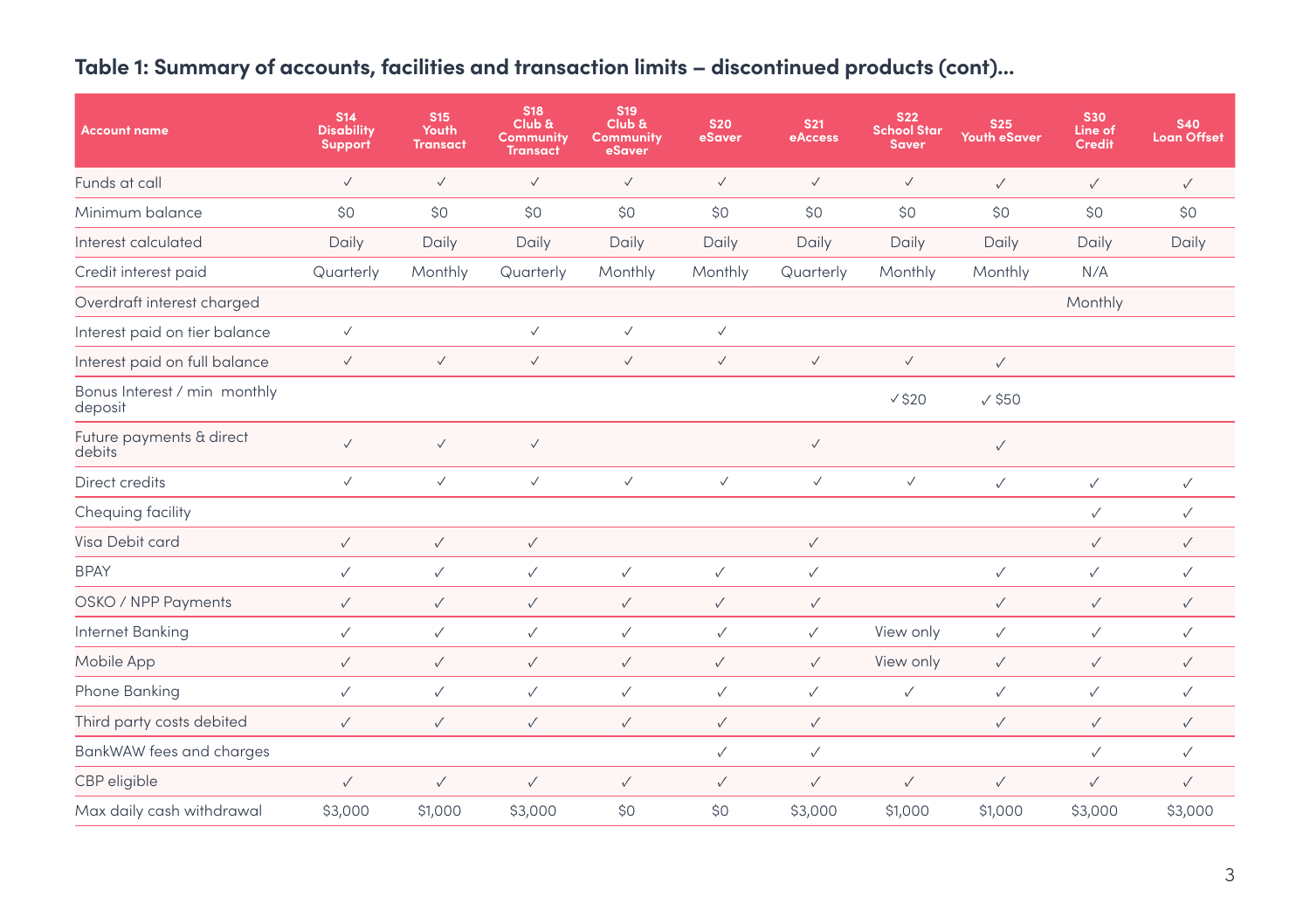## **Table 2: Fees and charges for discontinued products**

| <b>Account Type</b>                                 | S <sub>1</sub><br><b>Oncall Saver</b> | S <sub>2</sub><br><b>Star</b><br><b>Saver</b> | S <sub>3</sub><br><b>Business</b><br><b>Transact</b> | <b>S4</b><br><b>Visa Debit</b><br>Account | S <sub>5</sub><br><b>Christmas</b><br><b>Club</b> | S <sub>6</sub><br>myGoal | S <sub>9</sub><br>Money<br><b>Manager</b> | <b>S10</b><br><b>Savings</b><br>Investment | S11 / S12<br><b>Retirement</b><br><b>Plus</b> | <b>S13</b><br><b>Community</b><br>Care |
|-----------------------------------------------------|---------------------------------------|-----------------------------------------------|------------------------------------------------------|-------------------------------------------|---------------------------------------------------|--------------------------|-------------------------------------------|--------------------------------------------|-----------------------------------------------|----------------------------------------|
| Monthly access fee                                  | N/A                                   | N/A                                           | \$8.00                                               | \$2.00                                    | N/A                                               | N/A                      | N/A                                       | N/A                                        | N/A                                           | N/A                                    |
| Online internal / external payee<br>transfers       | Unlimited                             | Unlimited                                     | Unlimited                                            | Unlimited                                 | Unlimited                                         | Unlimited                | Unlimited                                 | Unlimited                                  | Unlimited                                     | Unlimited                              |
| Over the counter deposits                           | Unlimited                             | Unlimited                                     | 2 Free<br>then \$0.75                                | Unlimited                                 | Unlimited                                         | Unlimited                | Unlimited                                 | Unlimited                                  | Unlimited                                     | Unlimited                              |
| Over the counter assisted<br>payments / withdrawals | 3 free then<br>\$2.00                 | Unlimited                                     | 3 free then<br>\$2.00                                | 3 free then<br>\$2.00                     | 3 free then<br>\$2.00                             | 3 free then<br>\$2.00    | 3 free then<br>\$2.00                     | 3 free then<br>\$2.00                      | 3 free then<br>\$2.00                         | Unlimited                              |
| Direct debit                                        | \$0.40                                | N/A                                           | \$0.40                                               | \$0.40                                    | \$0.40                                            | \$0.40                   | \$0.40                                    | \$0.40                                     | \$0.40                                        | Free                                   |
| <b>BPAY</b>                                         | \$0.40                                | N/A                                           | \$0.40                                               | \$0.40                                    | \$0.40                                            | \$0.40                   | \$0.40                                    | \$0.40                                     | \$0.40                                        | Free                                   |
| EFTPOS (withdrawal or<br>rejection)                 | 2 free then<br>\$0.60                 | N/A                                           | 2 free then<br>\$0.60                                | 2 free then<br>\$0.60                     | N/A                                               | N/A                      | 2 free then<br>\$0.60                     | 2 free then<br>\$0.60                      | 2 free then<br>\$0.60                         | Free                                   |
| Paper statement                                     | Free                                  | Free                                          | Free                                                 | Free                                      | Free                                              | Free                     | Free                                      | Free                                       | Free                                          | Free                                   |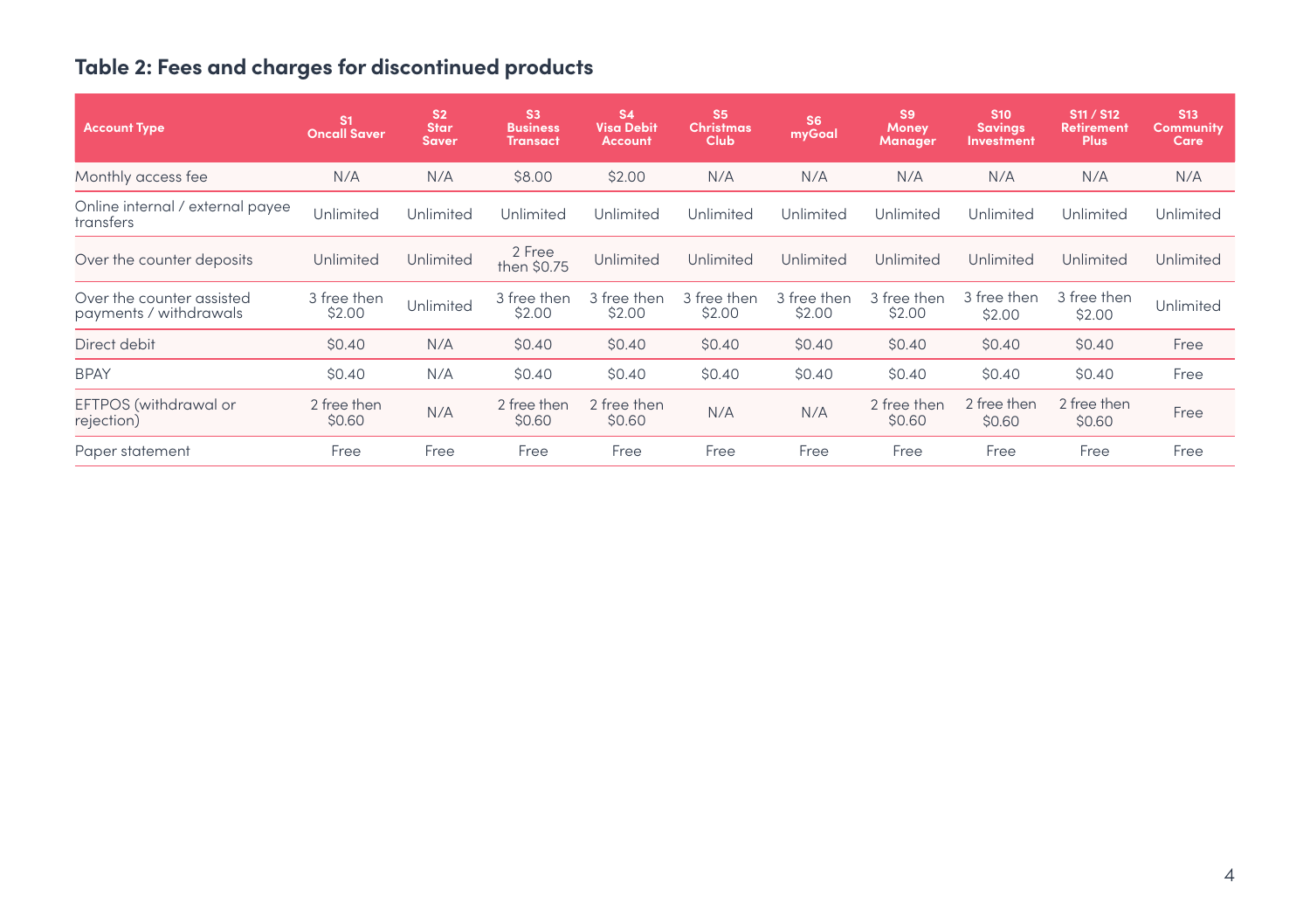## **Table 2: Fees and charges for discontinued products (cont)...**

| <b>Account name</b>                                 | <b>S14</b><br><b>Disability</b><br><b>Support</b> | <b>S15</b><br>Youth<br><b>Transact</b> | <b>S18</b><br>Club &<br>Community<br><b>Transact</b> | <b>S19</b><br>Club &<br><b>Community</b><br>eSaver | <b>S20</b><br>eSaver | <b>S21</b><br>eAccess | <b>S22</b><br><b>School Star</b><br><b>Saver</b> | <b>S25</b><br>Youth eSaver | <b>S30</b><br>Line of<br>Credit | <b>S40</b><br><b>Offset</b> |
|-----------------------------------------------------|---------------------------------------------------|----------------------------------------|------------------------------------------------------|----------------------------------------------------|----------------------|-----------------------|--------------------------------------------------|----------------------------|---------------------------------|-----------------------------|
| Monthly access fee                                  | N/A                                               | N/A                                    | N/A                                                  | N/A                                                | N/A                  | \$5.00                | N/A                                              | N/A                        | N/A                             | N/A                         |
| Online internal / external payee<br>transfers       | Unlimited                                         | Unlimited                              | Unlimited                                            | Unlimited                                          | Unlimited            | Unlimited             | Unlimited                                        | Unlimited                  | Unlimited                       | Unlimited                   |
| Over the counter deposits                           | Unlimited                                         | Unlimited                              | Unlimited                                            | Unlimited                                          | Unlimited            | \$0.75                | Unlimited                                        | Unlimited                  | Unlimited                       | <b>Unlimited</b>            |
| Over the counter assisted<br>payments / withdrawals | Unlimited                                         | Unlimited                              | Unlimited                                            | Unlimited                                          | \$2.00               | \$2.00                | Unlimited                                        | Unlimited                  | 3 free then<br>\$2.00           | 3 free then<br>\$2.00       |
| Direct debit                                        | Free                                              | Free                                   | Free                                                 | N/A                                                | \$0.40               | Unlimited             | N/A                                              | Free                       | \$0.40                          | \$0.40                      |
| <b>BPAY</b>                                         | Free                                              | Free                                   | Free                                                 | Free                                               | \$0.40               | Unlimited             | N/A                                              | Free                       | \$0.40                          | \$0.40                      |
| EFTPOS (withdrawal or<br>rejection)                 | Free                                              | Free                                   | Free                                                 | N/A                                                | N/A                  | Unlimited             | N/A                                              | N/A                        | 2 free then<br>\$0.60           | 2 free then<br>\$0.60       |
| Paper statement                                     | Free                                              | Free                                   | Free                                                 | Free                                               | Free                 | Free                  | Free                                             | Free                       | Free                            | Free                        |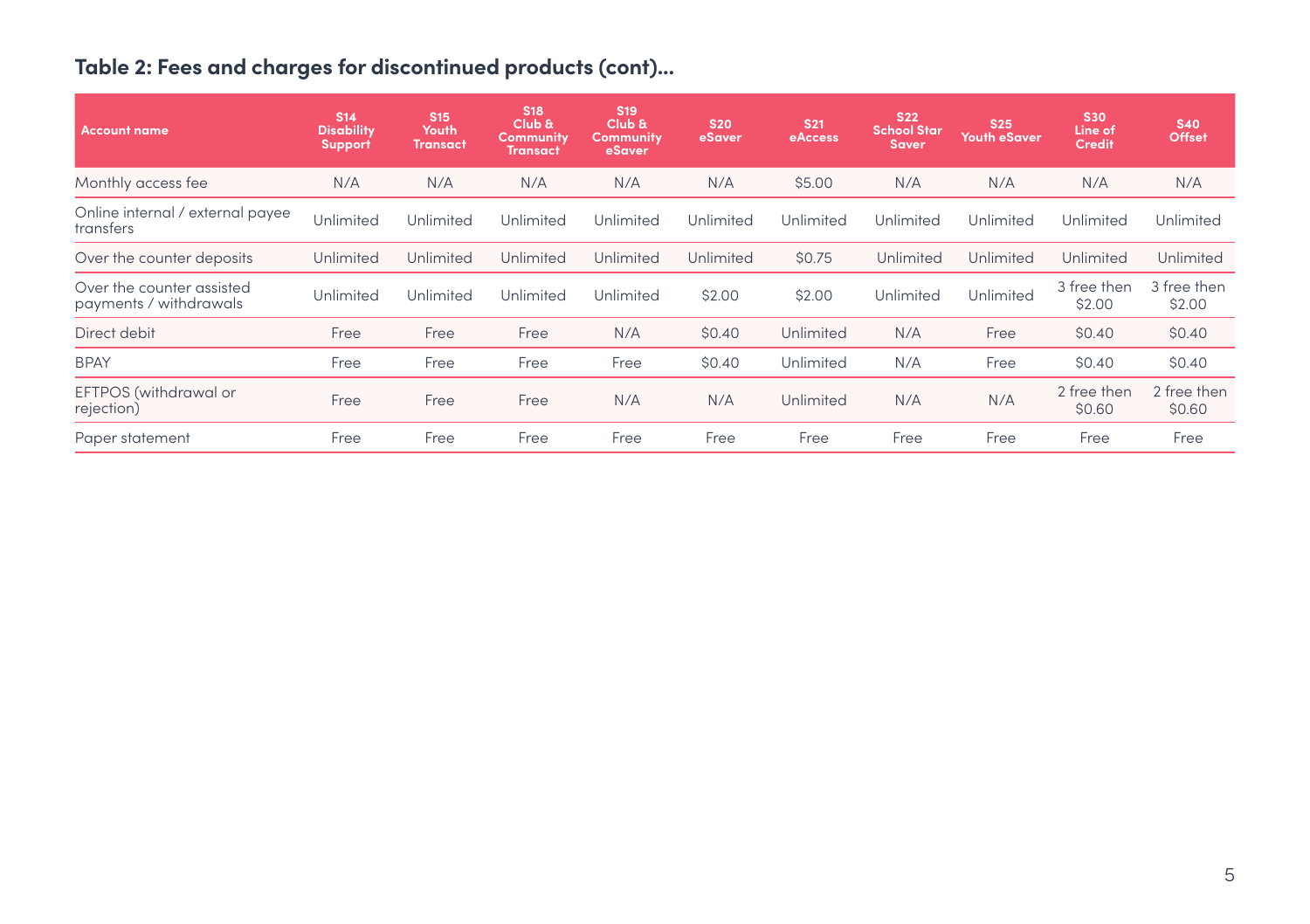## **Debiting of fees and charges**

Transaction based fees and charges and cheque fee charges are debited to the account on the last day of each month. Direct charge fees by third-party ATMs are debited to the account at the time of acceptance. Non-standard fees and charges are generally debited to the account at the time of relevant activity.

### **Direct charging at third-party ATMs**

If you use an ATM that is operated by a third-party (including international), you may see the charge for using that ATM on the screen before you decide whether to proceed with the transaction. This is not a WAW transaction fee. If you decide to accept that fee, it will be separately debited to your account at the time of the transaction and will be shown on your statement.

### **Customer Benefit Program**

The BankWAW Customer Benefit Program (CBP) is a discontinued scheme that rewards customers based on the amount of banking they have with BankWAW.

Each month the average balances of all eligible savings, term deposit and loan products are calculated to form an average aggregate account balance.

This balance is then matched to a corresponding benefit (refer table 1), which is used to rebate eligible transaction fees generated by the account for that month.

The benefit is proportionally applied to your account, based on the products types held by the account holder and transaction activity of these products during the month.

The following discontinued products are eligible for CBP rebates.

- S1 OnCall Saver
- S2 Star Saver
- S3 Business Transaction Account
- S4 Visa Debit Account
- S5 Christmas Club Account
- S6 myGoal Account
- S9 Money Manager
- S10 Savings Investment
- S11/S12 Retirement Plus
- S13 Community Care
- S14 Disability Support
- S15 Youth eSaver
- S18 Club & Community Transact
- S19 Club & Community eSaver
- S20 eSaver
- S21 eAccess
- S22 School Star Saves
- S30 Line of Credit
- S40 Offset Account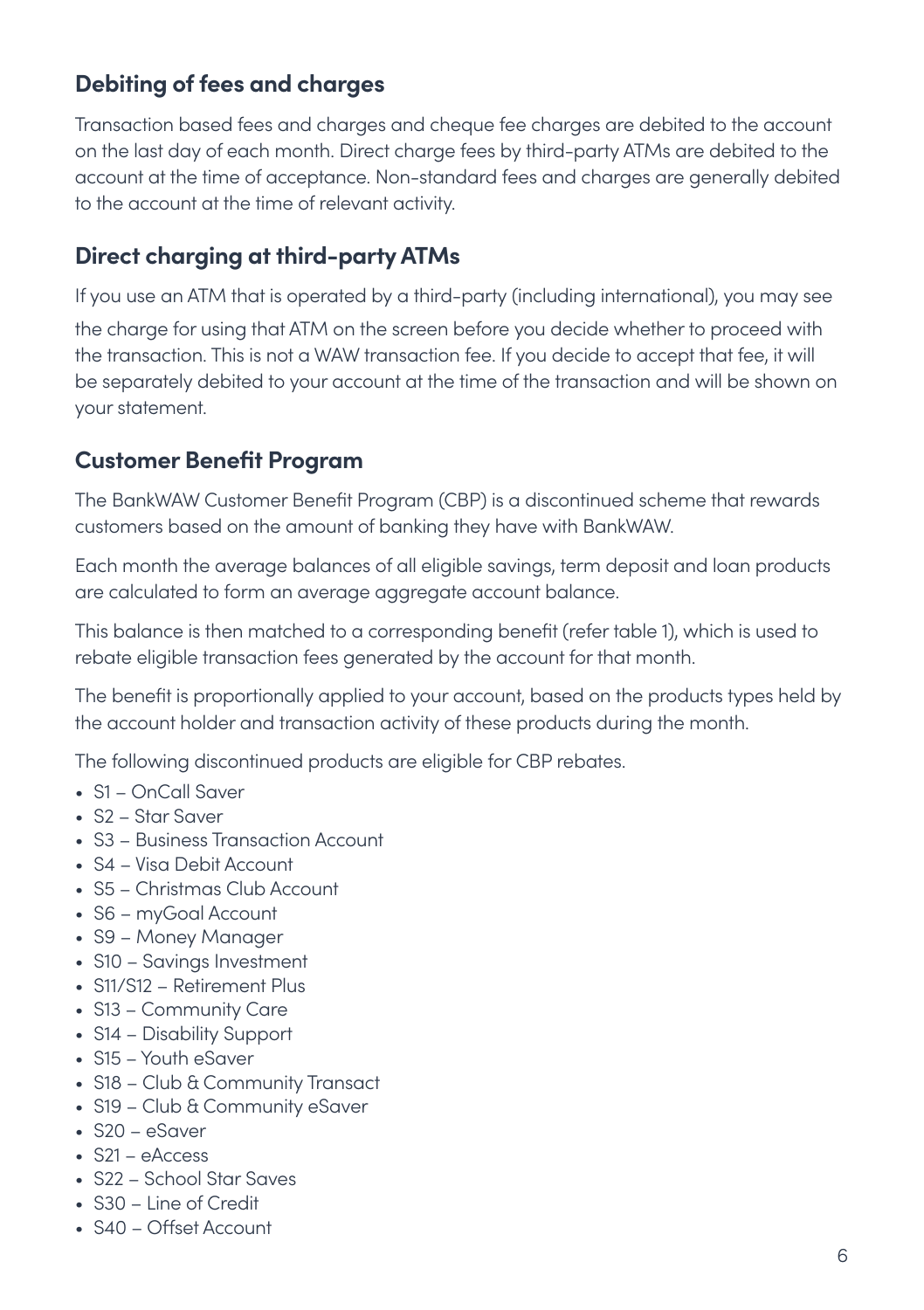#### **Account balance and benefits**

The following benefits are applied dependent on the average aggregate account balance.

#### **Table 3: Customer Benefit Program - Account aggregate balance/benefit**

| Average aggregate balance | <b>Benefit</b> |
|---------------------------|----------------|
| \$0.00 to \$5,000         | \$0.00         |
| \$5,001 to \$7,500        | \$2.50         |
| \$7,501 to \$10,000       | \$5.00         |
| \$10,001 to \$20,000      | \$7.50         |
| \$20,001 to \$50,000      | \$15,00        |
| \$50,001 to \$100,000     | \$35,00        |
| \$100,001 to \$150,000    | \$40.00        |
| \$150,001 to \$200,000    | \$50.00        |
| $$200,001 +$              | \$65,00        |

Benefits cannot be transferred to another account, exceed fees in any month or be accrued.

### **Non-Standard Fees and Charges**

Non-standard fees and charges are not account specific and may apply across all account types, as appropriate.

There are fees that are not eligible for rebates under the CBP.

#### **Table 4: The following non-standard fees and charges apply across all account types as appropriate**

| <b>Type</b>                                    | <b>Application</b>                                                                 | Fee                                                           |
|------------------------------------------------|------------------------------------------------------------------------------------|---------------------------------------------------------------|
| <b>Cheques</b>                                 |                                                                                    |                                                               |
| Bank cheque fee                                | Payable when you ask BankWAW to raise a bank<br>cheque from NAB                    | At cost                                                       |
| Stop cheque request                            | When you ask us to stop a cheque                                                   | \$10,00                                                       |
| Special cheque clearance                       | Special request for priority clearance on a cheque<br>deposited to your account    | \$20.00                                                       |
| Personal cheque fee                            | Payable when a cheque you have written is banked                                   | \$1.50                                                        |
| Corporate cheque fee                           | Payable when you raise a BankWAW corporate<br>cheque at any BankWAW Service Centre | \$5,00                                                        |
| Cheque book order                              | When you order a cheque book for your account                                      | 25 pages - \$5.00<br>50 pages - \$7.50<br>100 Pages - \$10.00 |
| Cheque deposits by<br><b>Business Accounts</b> | When you deposit cheques in your Business Transact<br>Account                      | \$0.50                                                        |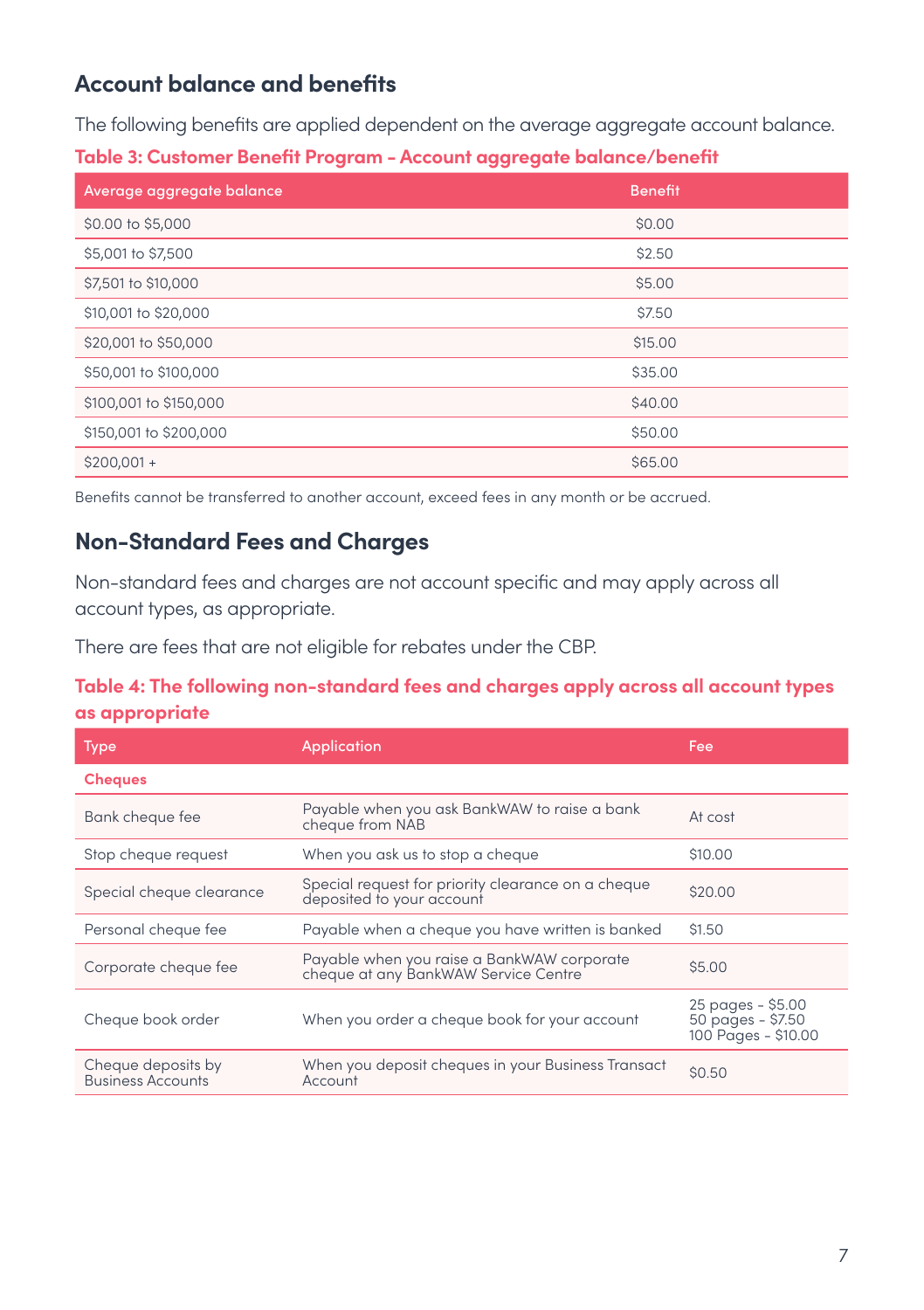# **Non-Standard Fees and Charges (cont.)**

| <b>Type</b>                                              | <b>Application</b>                                                                                                                       | Fee                                                                            |
|----------------------------------------------------------|------------------------------------------------------------------------------------------------------------------------------------------|--------------------------------------------------------------------------------|
| Dishonour fee - personal or<br>business cheque           | Insufficient cleared funds in your account, cheque<br>returned to drawer                                                                 | \$10,00                                                                        |
| Foreign currency<br>cheque fee                           | When you deposit a foreign currency cheque to your<br>account                                                                            | Western Union will<br>charge you \$5.00.<br>BankWAW will charge<br>you \$10.00 |
| <b>International transactions</b>                        |                                                                                                                                          |                                                                                |
| International ATM enquiry                                | When you check your account balance overseas                                                                                             | \$1.00                                                                         |
| <b>International ATM</b><br>withdrawal                   | When you withdraw cash at an ATM overseas                                                                                                | \$3.00                                                                         |
| International fee                                        | Charged on any foreign currency transaction<br>converted into Australian dollars, payable at the time<br>the currency conversion is made | 2.75%                                                                          |
| Other                                                    |                                                                                                                                          |                                                                                |
| Archive search fee                                       | Retrieval of archived account information                                                                                                | \$50 per hour (min<br>fee \$20.00)                                             |
| <b>Bank Audit Certificate fee</b>                        | When you ask us to provide a Bank Audit Certificate                                                                                      | \$30.00                                                                        |
| Card replacement fee - Visa<br>Debit card                | When you request a replacement Visa Debit Card                                                                                           | \$10,00                                                                        |
| Deposit books                                            | When you request an additional deposit book                                                                                              | \$7.50                                                                         |
| Dishonour fee - direct debit,<br>BPAY, periodic payments | Insufficient cleared funds in your account                                                                                               | \$10,00                                                                        |
| Electronic Payment Trace                                 | When you request an external transaction be traced                                                                                       | \$30.00                                                                        |
| Foreign cash                                             | When you purchase foreign cash                                                                                                           | 1% of order value in<br><b>SAUD</b>                                            |
| Large cash withdrawals                                   | Payable if you request a cash withdrawal totalling<br>\$5,000 or more                                                                    | Price on application                                                           |
| Inactive account fee                                     | Where your account has not been transacted upon<br>for a period of 12 months or more                                                     | \$20.00                                                                        |
| Overdrawn account                                        | When you have overdrawn funds and your account<br>is in debit                                                                            | \$10.00                                                                        |
| Real Time Gross Settlement                               | SWIFT - inward transfer (RTGS)                                                                                                           | \$10,00                                                                        |
| <b>Real Time Gross Settlement</b>                        | SWIFT - outward transfer (RTGS)                                                                                                          | \$15,00                                                                        |
| <b>Real Time Gross Settlement</b>                        | SWIFT - inward transfer from Centrelink                                                                                                  | \$10,00                                                                        |
| Statement request                                        | A request to provide a copy of your statement or a<br>statement on a passbook account                                                    | \$2.00 per statement                                                           |
| Stop payment request                                     | When you ask us to stop an electronic payment                                                                                            | \$5.00                                                                         |